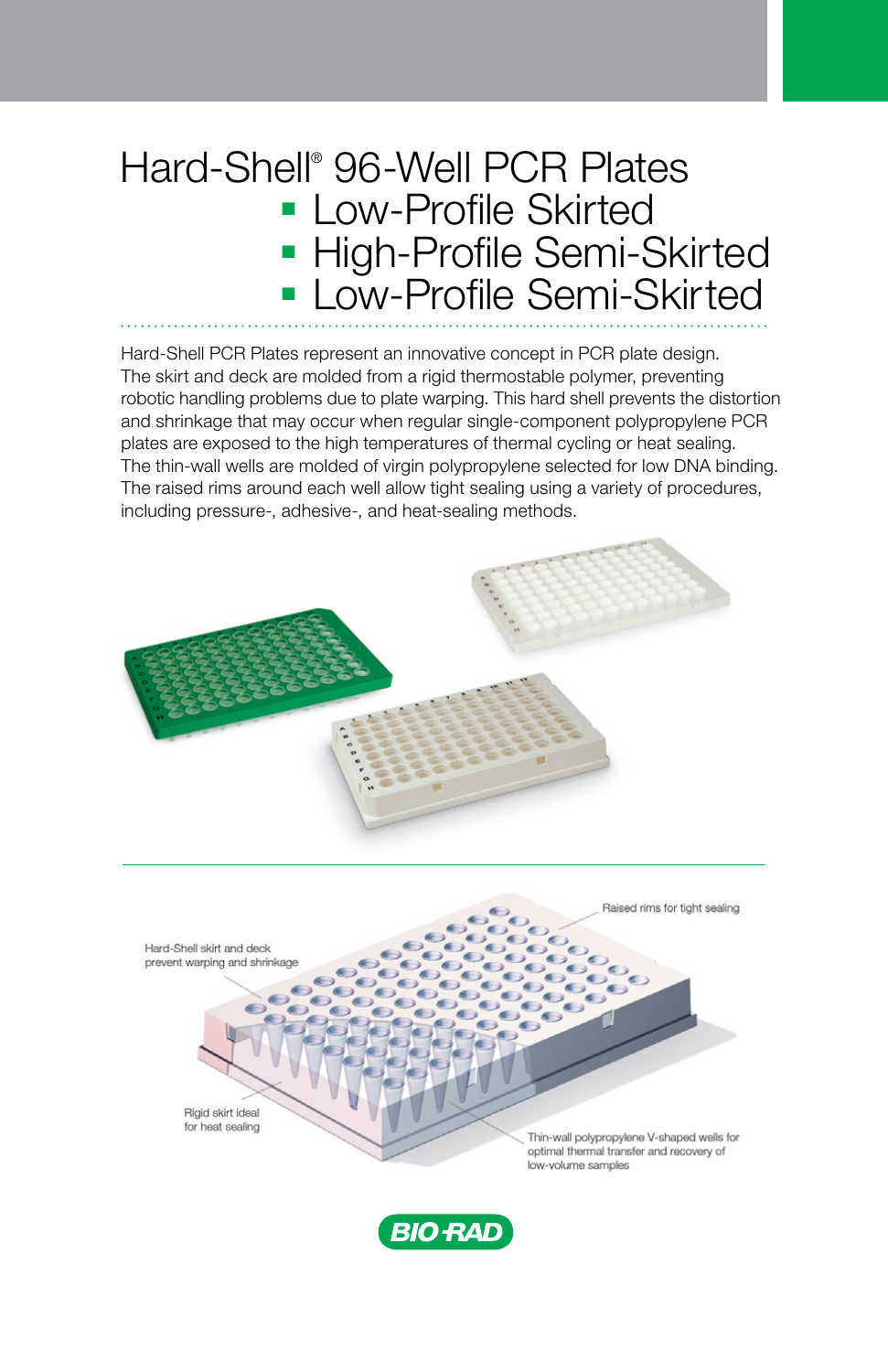## Hard-Shell Low-Profile 96-Well Skirted PCR Plates

8- x 12-well array, package of 50 plates

| HSP-9601        | Clear well, white shell                                               |
|-----------------|-----------------------------------------------------------------------|
| <b>HSP-9901</b> | Clear well, white shell, barcoded on 2 sides<br>(Row H and Column 12) |
| HSP-9611        | Clear well, red shell                                                 |
| HSP-9621        | Clear well, yellow shell                                              |
| HSP-9631        | Clear well, blue shell                                                |
| HSP-9641        | Clear well, green shell                                               |
| HSP-9661        | Clear well, black shell                                               |
| HSP-9655        | White well, white shell                                               |
| <b>HSP-9955</b> | White well, white shell, barcoded on 2 sides<br>(Row H and Column 12) |
| HSP-9665        | White well, black shell                                               |
| HSP-9635        | White well, blue shell                                                |
| <b>HSP-9645</b> | White well, green shell                                               |
| <b>HSP-9666</b> | Black well, black shell                                               |

## Hard-Shell High-Profile 96-Well Semi-Skirted PCR Plates

|                              | naru-əlimi miğli-Fronic 90-Well Əchil-Əkil teğ FCR Flates<br>8- x 12-well array, package of 25 plates     |
|------------------------------|-----------------------------------------------------------------------------------------------------------|
| <b>HSS-9601</b>              | Clear well, clear shell                                                                                   |
| <b>HSS-9641</b>              | Clear well, green shell                                                                                   |
| HSS-9901                     | Clear well, clear shell, barcoded on 3 sides<br>(Row H, Column 1, and Column 12)                          |
| <b>HSS-9665</b>              | White well, black shell                                                                                   |
|                              | <b>Hard-Shell Low-Profile 96-Well Semi-Skirted PCR Plates</b><br>8- x 12-well array, package of 25 plates |
| <b>HSL-9601</b>              | Clear well, clear shell                                                                                   |
| <b>HSL-9901</b>              | Clear well, clear shell, barcoded on 2 sides<br>(Row H and Column 12)                                     |
| HSL-9641                     | Clear well, green shell                                                                                   |
| HSL-9605                     | White well, clear shell                                                                                   |
| <b>HSL-9905</b>              | White well, clear shell, barcoded on 2 sides<br>(Row H and Column 12)                                     |
| <b>HSL-9645</b>              | White well, green shell                                                                                   |
| <b>Seals and Accessories</b> |                                                                                                           |
| MSA-5001                     | Microseal <sup>®</sup> 'A' Film. 50 seals                                                                 |
| MSB-1001                     | Microseal 'B' Adhesive Seals, optically clear, 100 seals                                                  |
| MSC-1001                     | Microseal 'C' Optical Seals, 100 adhesive seals                                                           |
| MSF-1001                     | Microseal 'F' Foil, 100 adhesive seals                                                                    |
| MSR-0001                     | <b>Sealing Roller</b> , for adhesive film seals                                                           |
| 181-4000                     | PX1 <sup>™</sup> PCR Plate Sealer, semiautomated heat sealing instrument                                  |
| 181-4030                     | <b>Optically Clear Heat Seal, 100 seals</b>                                                               |
| 181-4035                     | Permanent Clear Heat Seal. 100 seals                                                                      |
| 181-4040                     | Pierceable Foil Heat Seal. 100 seals                                                                      |
| 181-4045                     | Peelable Foil Heat Seal. 100 seals                                                                        |

| <b>TCS-0801</b> | <b>Domed 8-Cap Strips, clear, 120 strips</b> |  |
|-----------------|----------------------------------------------|--|
|                 |                                              |  |

| TCS-0803 | <b>Optical Flat 8-Cap Strips, ultraclear, 120 strips</b> |  |
|----------|----------------------------------------------------------|--|

TCS-1201 **Domed 12-Cap Strips**, clear, 200 strips

Please request bulletin 5496 for more information about Hard-Shell PCR Plates, including dimension details, and bulletin 6090 for more information about seals and accessories.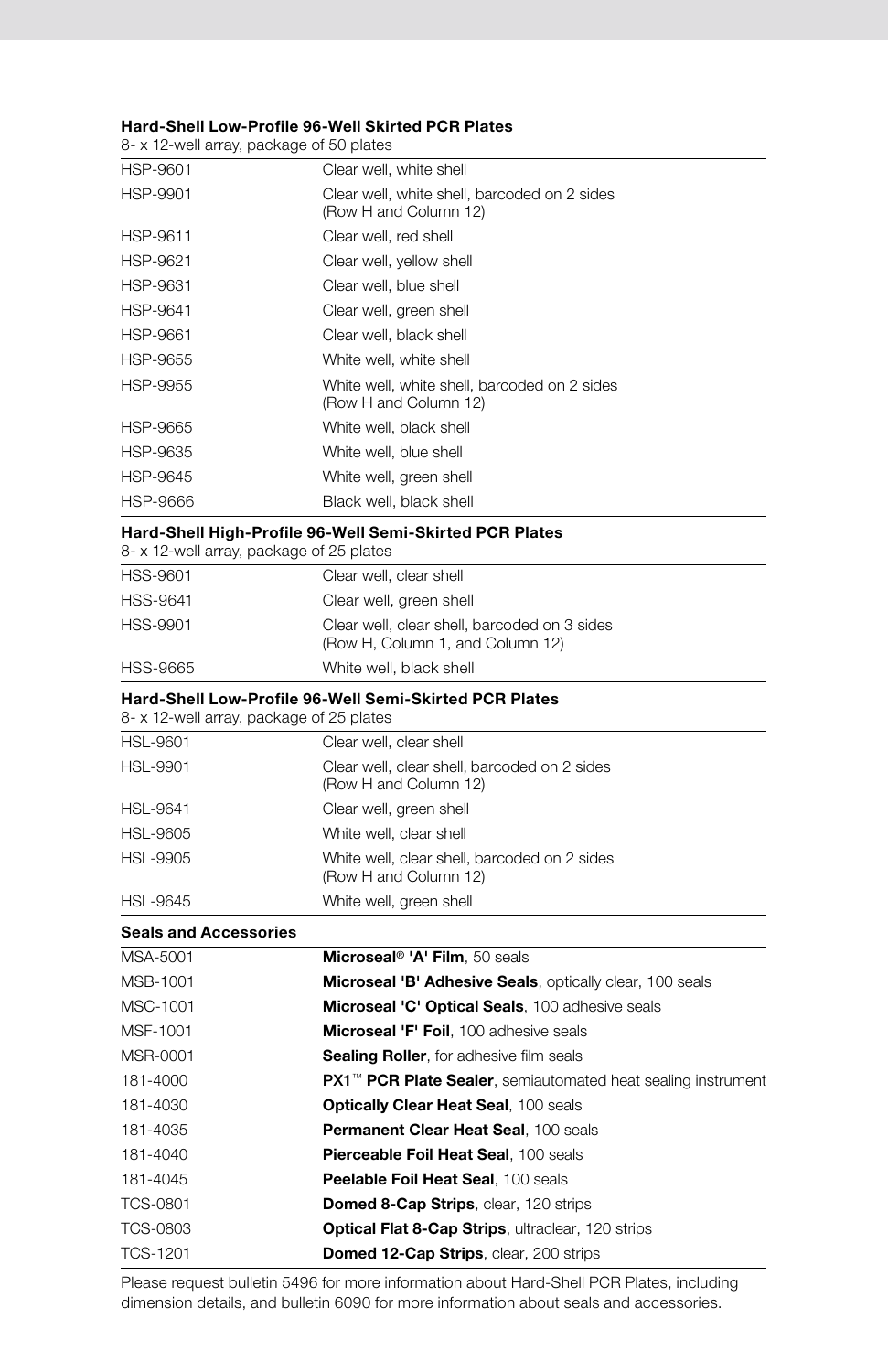| <b>Hard-Shell PCR Plate</b>                                                                                | <b>Low-Profile 96-Well</b><br><b>Skirted PCR Plates</b> | <b>High-Profile 96-Well</b><br><b>Semi-Skirted PCR Plates</b> | <b>Low-Profile 96-Well</b><br><b>Semi-Skirted PCR Plates</b> |
|------------------------------------------------------------------------------------------------------------|---------------------------------------------------------|---------------------------------------------------------------|--------------------------------------------------------------|
| <b>Compatibility Chart</b>                                                                                 |                                                         |                                                               |                                                              |
| Catalog number                                                                                             | HSP-9xxx                                                | HSS-9xxx                                                      | HSL-9xxx                                                     |
| Well height                                                                                                | Low-profile                                             | High-profile                                                  | Low-profile                                                  |
| Skirt                                                                                                      | Full-skirted                                            | Semi-skirted                                                  | Semi-skirted                                                 |
| Maximum well volume                                                                                        | 200 µl                                                  | 350 µl                                                        | 200 µl                                                       |
| ANSI/SBS standard dimensions                                                                               | Yes                                                     | <b>No</b>                                                     | Yes                                                          |
| Autoclave specification                                                                                    | 121°C, 20 min                                           |                                                               |                                                              |
| Centrifuge specification                                                                                   | Up to $2,250 \times g$ in a swing-out rotor             |                                                               |                                                              |
| Application temperature                                                                                    | $-80$ to 121 $^{\circ}$ C                               |                                                               |                                                              |
| Storage                                                                                                    | Room temperature; avoid sun and ultraviolet light       |                                                               |                                                              |
| Cleanroom production                                                                                       |                                                         | Free of DNase, RNase, and human DNA                           |                                                              |
| Thermal Cycler Compatibility*                                                                              |                                                         |                                                               |                                                              |
| Bio-Rad® C1000™, C1000 Touch™, S1000™                                                                      | $\bullet$                                               | $\bullet$                                                     | ٠                                                            |
| Bio-Rad® T100™                                                                                             |                                                         |                                                               |                                                              |
| Bio-Rad® DNA Engine®,<br>DNA Engine Tetrad®<br>and Tetrad 2, DNA Engine Dyad®,<br>Dyad Disciple™, PTC-100® |                                                         |                                                               |                                                              |
| Bio-Rad® iCycler®                                                                                          |                                                         | ò                                                             |                                                              |
| Applied Biosystems 0.2 ml Tube Cyclers<br>(2720, 9700, Veriti, etc.)                                       |                                                         |                                                               |                                                              |
| Applied Biosystems 0.1 ml Tube Cyclers<br>(9800 Fast, Veriti Fast, etc.)                                   |                                                         |                                                               |                                                              |
| <b>Eppendorf Mastercycler Series</b>                                                                       |                                                         | ٠                                                             | $\bullet$                                                    |
| Real-Time PCR Detection System Compatibility*                                                              |                                                         |                                                               |                                                              |
| Bio-Rad® CFX Connect™, CFX96™,<br>CFX96 Touch™, CFX96 Touch<br>Deep Well                                   |                                                         |                                                               |                                                              |
| Bio-Rad® iCycler iQ®, iQ™5,<br>MyiQ™, MyiQ™2                                                               |                                                         |                                                               |                                                              |
| Bio-Rad® Chromo4™                                                                                          | ٠                                                       | ö                                                             |                                                              |
| Bio-Rad® DNA Engine Opticon®<br>and Opticon 2                                                              |                                                         |                                                               |                                                              |
| Applied Biosystems Standard Systems<br>(7500, 7900HT, etc.)                                                |                                                         | $\bullet$                                                     |                                                              |
| Applied Biosystems Fast Systems<br>(7500 Fast, 7900HT Fast, ViiA 7 Fast, etc.)                             |                                                         |                                                               | <b>Except StepOnePlus</b>                                    |
| Eppendorf Mastercycler ep realplex                                                                         | $\bullet$                                               | ٠                                                             |                                                              |
| <b>Stratagene Mx Series</b>                                                                                |                                                         |                                                               |                                                              |
| Other Instrument Compatibility*                                                                            |                                                         |                                                               |                                                              |
| Applied Biosystems Capillary DNA<br>Sequencers (3700, 3730, etc.)                                          |                                                         |                                                               |                                                              |
| Idaho Technology LightScanner                                                                              | $\bullet$                                               |                                                               |                                                              |
|                                                                                                            |                                                         |                                                               |                                                              |

96-well instruments.

Note: The Hard-Shell 96-Well and 384-Well 480 PCR Plates have been specifically designed for the Roche LightCycler 96 and 480 Real-Time PCR Systems. Please request bulletin 5496 for more information about these plates.